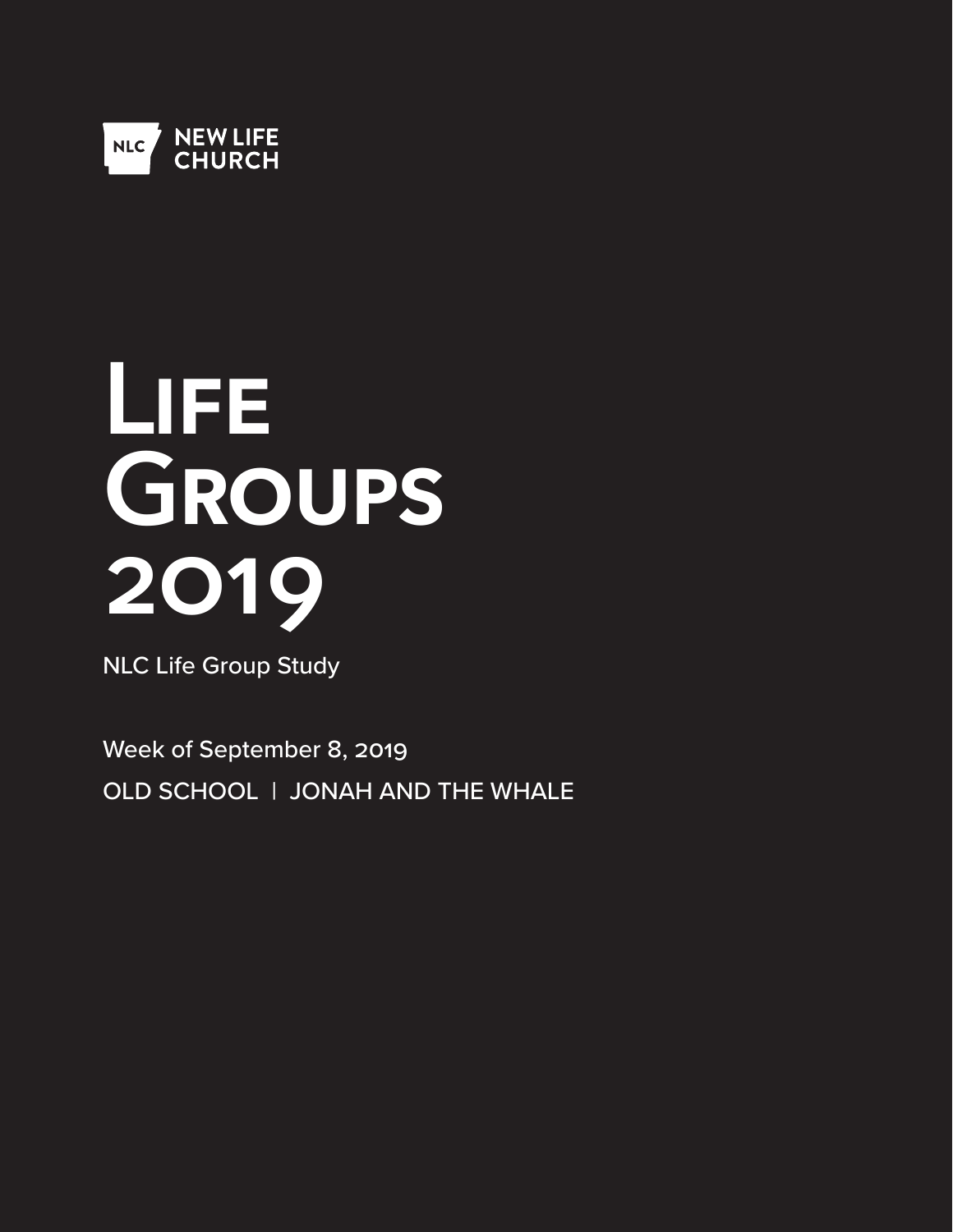## Life Group Schedule

#### **30 Min** Eat, Meet & Greet

**15 MIN** Ice Breaker: Fishbowl. A fun-filled word and memory game!

**Instructions:** Separate the group into two teams. Give each person three pieces of paper and a pen or pencil, instructing them to write any word or short familiar phrase on each piece, fold it in half, and put their papers into a fish bowl, basket, or other container. The play occurs in 1-3 rounds, depending on how much time you want to take:

**Round 1—Taboo.** The first team selects a person to go first, grabbing a piece of paper from the container and using only words and sentences as hints. They have one minute to do so. They cannot use motions, "Sounds like...," or spelling hints. If the person guessed the word, they continue with another slip of paper, with their team guessing as many words as they can within the one-minute time limit. If the team is unable to guess correctly, the person can pass and pull another slip of paper. However, a person can only pass once during his or her one minute. The second team then takes a turn, seeing how many words or phrases they can guess. If you run out of slips of paper, put them all back into the container for Round 2.

**Round 2—Password.** Played in the same manner as the first round, in this round, the hint can only be one word. After both teams take turns, put all the words back into the container for the third round.

**Round 3—Charades.** Again, the same sequence is played as in rounds one and two, however, this time, each person needs to act and use motions as hints for their team's guesses. When all the words run out, tally all the points. The team with the most points wins the game.

**Transition:** As you're gathering, spend some time in **Worship & Prayer**.

#### **45 Min | Old School—JONAH AND THE WHALE**

### GOD CAN USE A REBEL

- God wants us all to go. We receive first, but then we go.
- We are saved and then we serve, just like Jonah.

**See Jonah 1:1–17**

#### **Why jonah wanted to rebel and not go:**

- He was afraid it would ruin his life.
- He didn't want them to get saved, thinking they're not worth it. **Result: Jonah 1:2**
- **Q1.** Have you ever run from the presence of God?

#### **Hebrews 12:5–8**

- If you are His child, He will go after you! It may not be pleasant.
- The Lord will put you in a place that drives you to call on His Name.
- You will never get to the will of God unless you remember the grace that saved you too!

#### **Jonah 2:10**